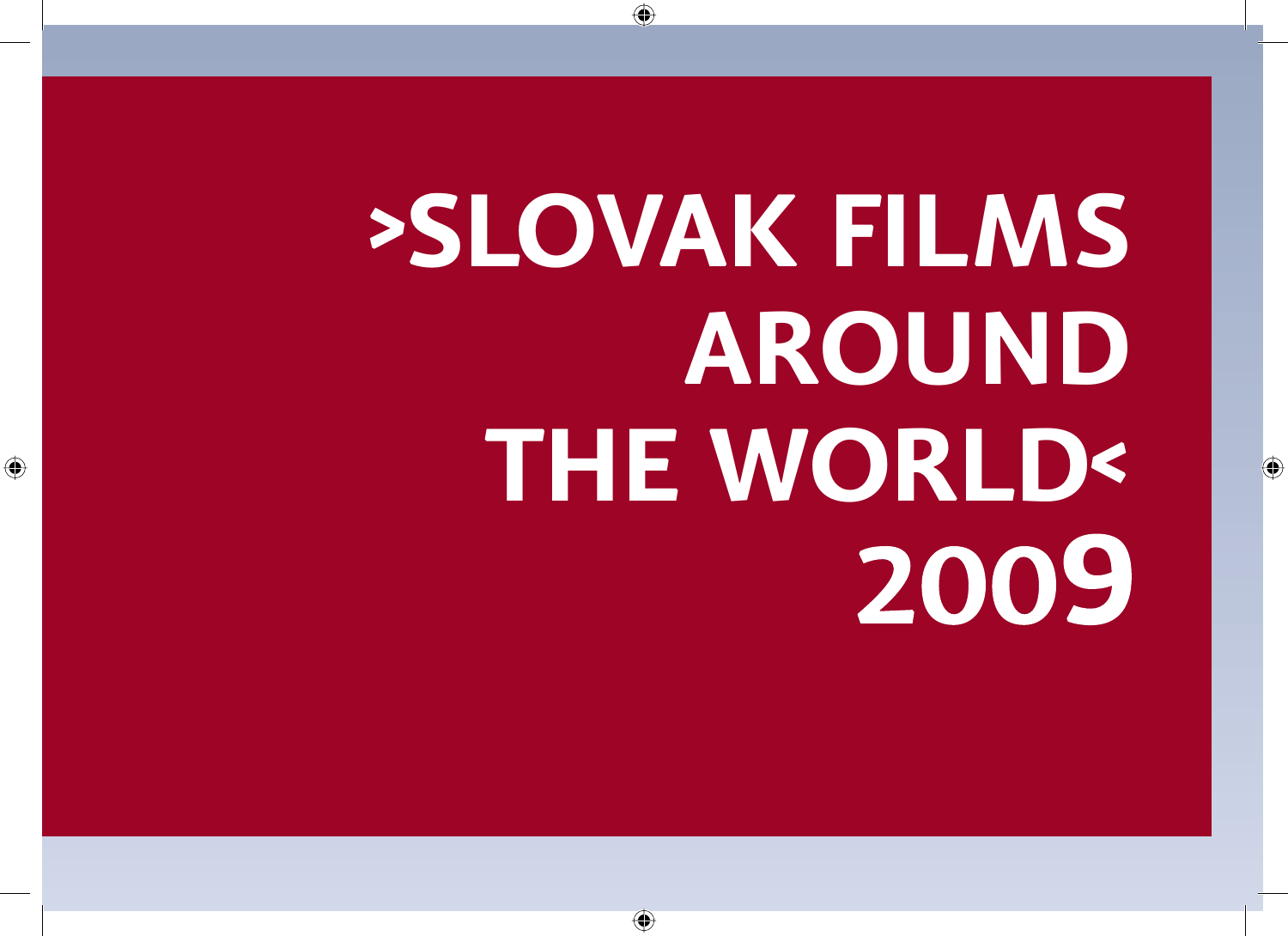



#### ›Published by:‹

Slovenský filmový ústav Slovak Film Institute © 2009 Grösslingová 32, 811 09 Bratislava Tel: +421 2 5710 1501, Fax: +421 2 5296 3461 EMAIL: SFU@SFU.SK Website: www.sfu.sk, www.aic.sk

WITH FINANCIAL SUPPORT of the Ministry of Culture of the Slovak Republic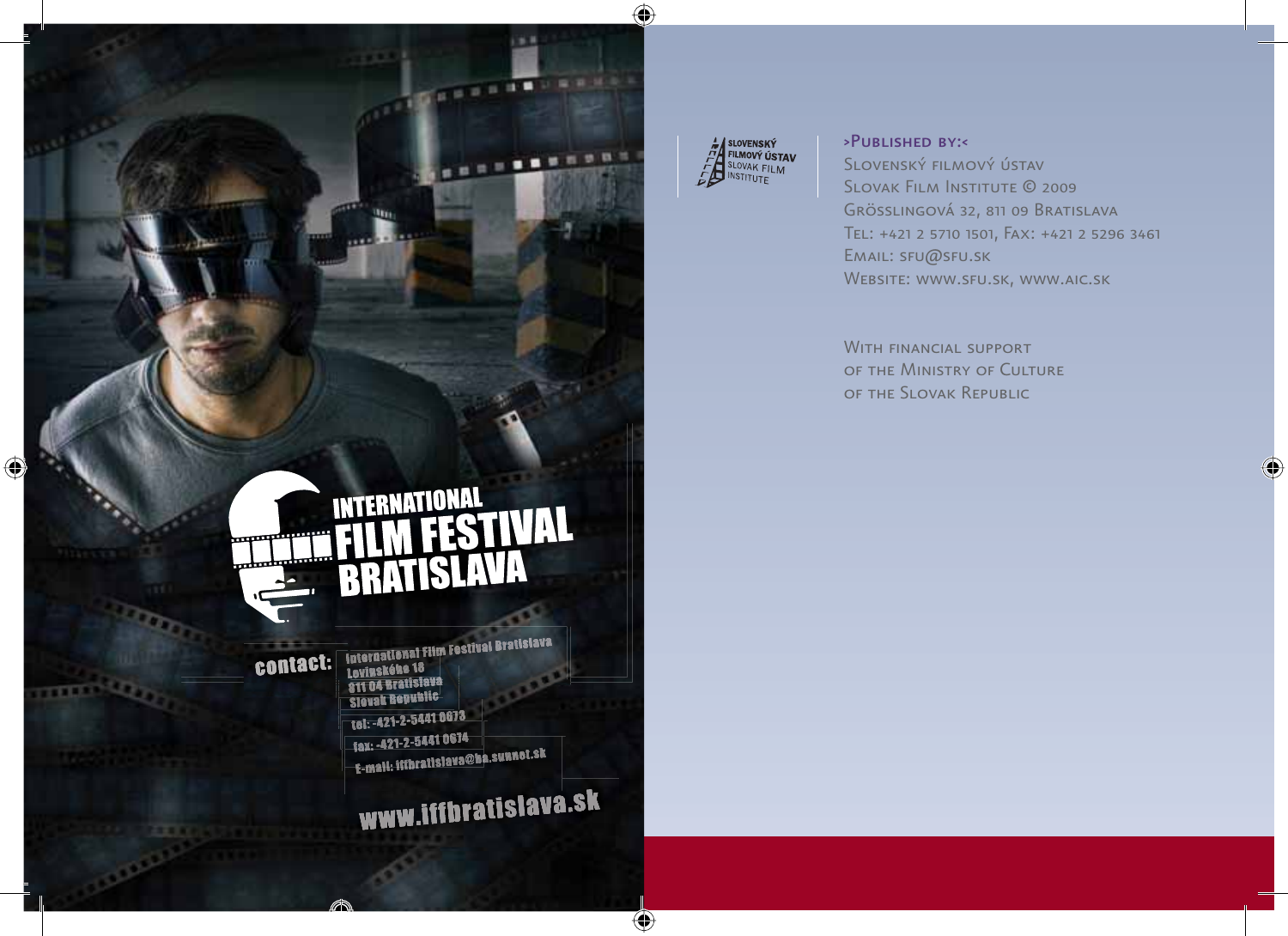# **›INTRODUCTION‹**

In 2008, a Slovak film was presented in the program of the Cannes International Film Festival for the first time after almost 40 years. *Blind Loves* by Juraj Lehotský was not only included in the 40. Directors´ Fortnight selection, but also received the C.I.C.A.E. Award for Art Cinema. From Cannes, *Blind Loves* set off for a successful festival spree around the whole world and collected many further international awards.

The success of the film significantly contributed to the increase in the interest for the current Slovak cinematography and helped to place Slovakia among countries whose cinema is worth exploring into more details.

It is a very positive development, that in 2009 new Slovak films were able to continue in the success of 2008. Slovak films were selected for the programs of important international film festival in which they had been missing for many years, and, moreover, gathered further valuable awards to Slovak cinema.

*Soul at Peace* represented Slovakia in the Official Selection Competition of Karlovy Vary IFF after five years of absence, and *Osadné* was awarded the Best Documentary Film at the festival. *Moon Inside You* became one of the most discussed titles of the Locarno IFF´s 20. Critics´ Week as the first Slovak film ever to be selected for the independent festival section. For the first time since 1989, Slovak film was shown in the International Critics´ Week at Venice IFF, namely *Foxes* by the Slovak director Mira Fornay.

The documentary Cooking History by Keter Kerekes made it to the nomination list of the European Film Academy Documentary 2009 – PRIX ARTE, received the Golden Hugo Award at Chicago IFF, main Vienna Film Prize at Viennale, and many others. The world premiere of *The Border* by Jaro Vojtek was awarded by one of the latest awards of 2009, Between the Seas – Best East European Documentary Film Award at Jihlava Documentary IFF.

At home, Slovak films have also managed to awaken the interest of the local audiences, and the Top 10 list of Slovak films 1993 – 2009 by attendance shows three new titles in 2009.

There are far more Slovak films, festivals they were selected for and awards they received. This bulletin offers a short overview of the main highlights for Slovak cinema in 2009. Up-to-date and more complex information is available at the website www.aic.sk of the Audiovisual Information Centre of the Slovak Film Institute.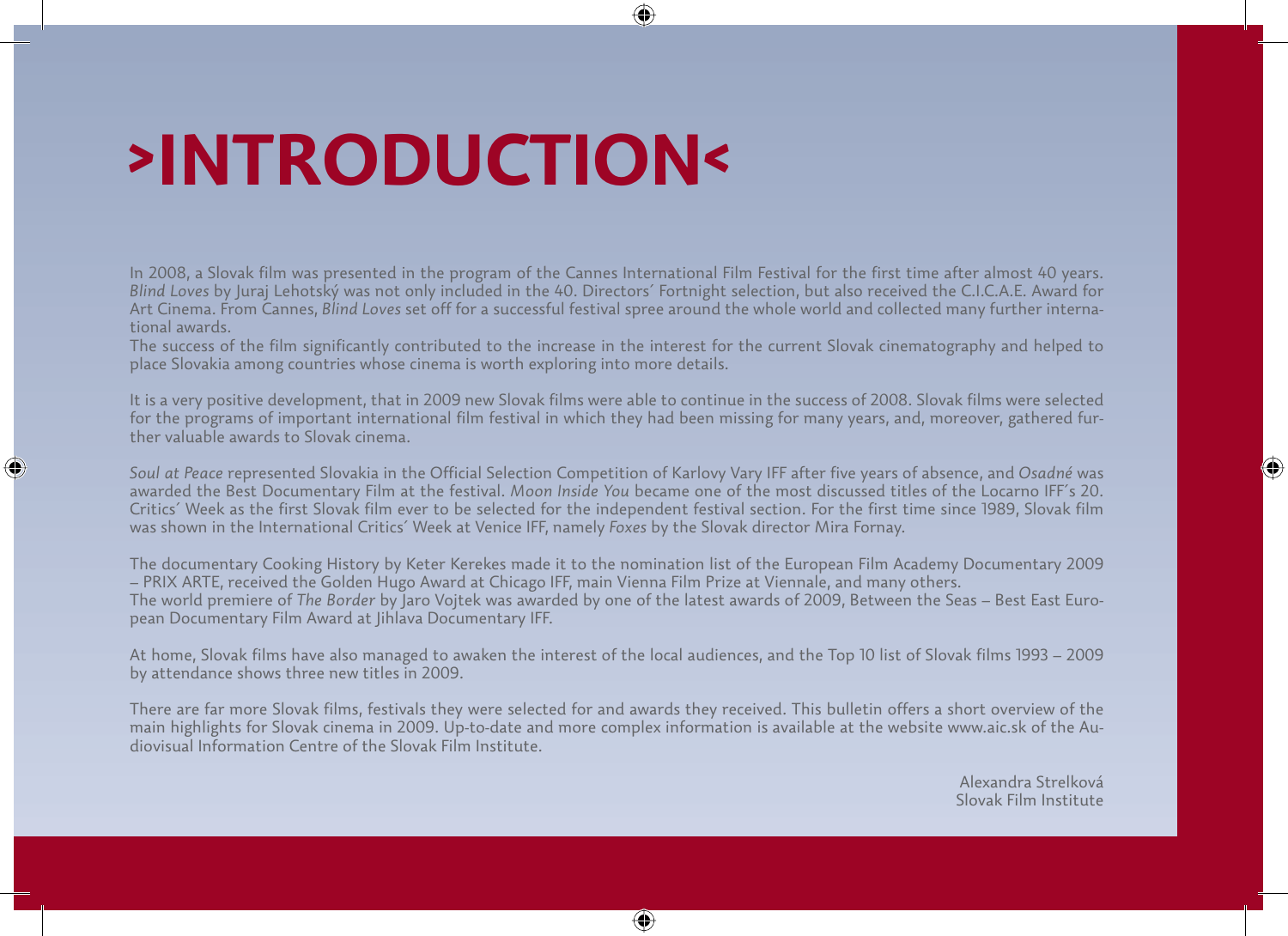

## **THE BORDER** (orig. Hranica)

SK ›‹ 2009 ›‹ 35 mm ›‹ col. ›‹ 72 min. ›‹ documentary Director: Jaroslav Vojtek

#### **Premiere: 28. 10. 2009 (Jihlava IFDF)**

13. Jihlava International Festival of Documentary Films 2009, Czech Republic – see AWARDS 39. Rotterdam IFF 2010, The Netherlands (confirmed)

www.border.sk



**BROKEN PROMISE** (orig. Nedodržaný sľub) SK–CZ–USA ›‹ 2009 ›‹ 35 mm ›‹ col. ›‹ 124 min. ›‹ fiction Director: Jiří Chlumský

#### **Premiere: 25. 4. 2009 (Los Angeles IJFF)**

4. Los Angeles Jewish Film Festival 2009, USA – see AWARDS 12. Shanghai IFF 2009, China 29. San Francisco Jewish Film Festival 2009, USA 25. Festroia IFF – Setúbal 2009, Portugal – see AWARDS 14. Pusan IFF 2009, South Korea

www.nedodrzanyslub.sk



**COOKING HISTORY** (orig. Ako sa varia dejiny) AT–SK–CZ ›‹ 2009 ›‹ 35 mm ›‹ col. ›‹ 88 min. ›‹ documentary Director: Peter Kerekes

#### **Premiere: 19. 2. 2009 (SK)**

15. Visions du Réel Nyon 2009, Switzerland 16. International Documentary Film Festival HotDocs Toronto 2009, Canada – see AWARDS 45. IFF Chicago 2009, USA – see AWARDS 47. Viennale – Vienna IFF 2009, Austria – see AWARDS 52. International Leipzig Festival for Documentary and Animated Film 2009, Germany – see AWARDS

www.cookinghistory.net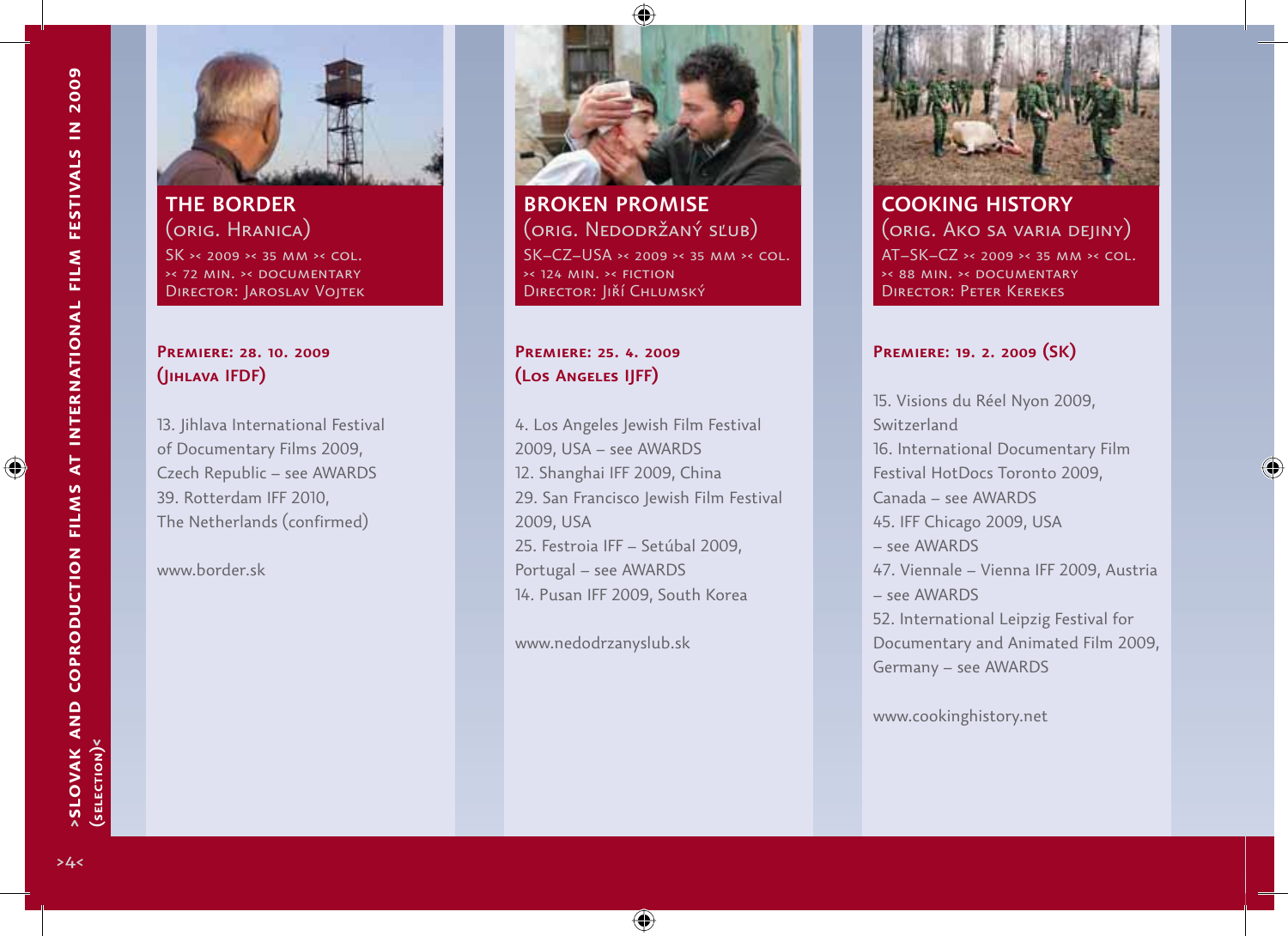



**FOXES** (orig. Líštičky) CZ–SK–IE ›‹ 2009 ›‹ 35 mm ›‹ col. ›‹ 83 min. ›‹ fiction Director: Mira Fornay

#### **Premiere: 9. 9. 2009 (Venice IFF)**

66. Venice IFF 2009 – 24. International Critics' Week, , Italy 14. Pusan IFF 2009, South Korea 25. Warsaw IFF 2009, Poland 19. Film Festival Cottbus 2009, Germany – see AWARDS 20. IFF Stockholm 2009, Sweden

www.listicky.cz



**HEAVEN, HELL... EARTH** (orig. Nebo, peklo...zem)  $SK-CZ \times 2009 \times 35$  MM  $\times$  COL. ›‹ 95 min. ›‹ fiction Director: Laura Siváková

#### **Premiere: 16. 4. 2009 (SK)**

33. Montreal World Film Festival 2009, Canada 40. Goa IFF 2009, India 7. Chennai IFF 2009, India

www.nebopeklozem.sk



**MOON INSIDE YOU** (orig. Mesiac v nás) ES–SK–FR ›‹ 2009 ›‹ HDV ›‹ col. ›‹ 75 min. ›‹ documentary Director: Diana Fabiánová

#### **Premiere: 8. 3. 2009 (ARTE), 13. 8. 2009 (Locarno IFF)**

62. Locarno IFF 2009 – 20. Critics' Week, Switzerland 33. World Film Festival Montreal 2009, Canada 3. Gotham Screen IFF New York 2009, USA – see AWARDS 45. Chicago IFF 2009, USA 22. IDFA Amsterdam 2009, The Netherlands

www.mooninsideyou.com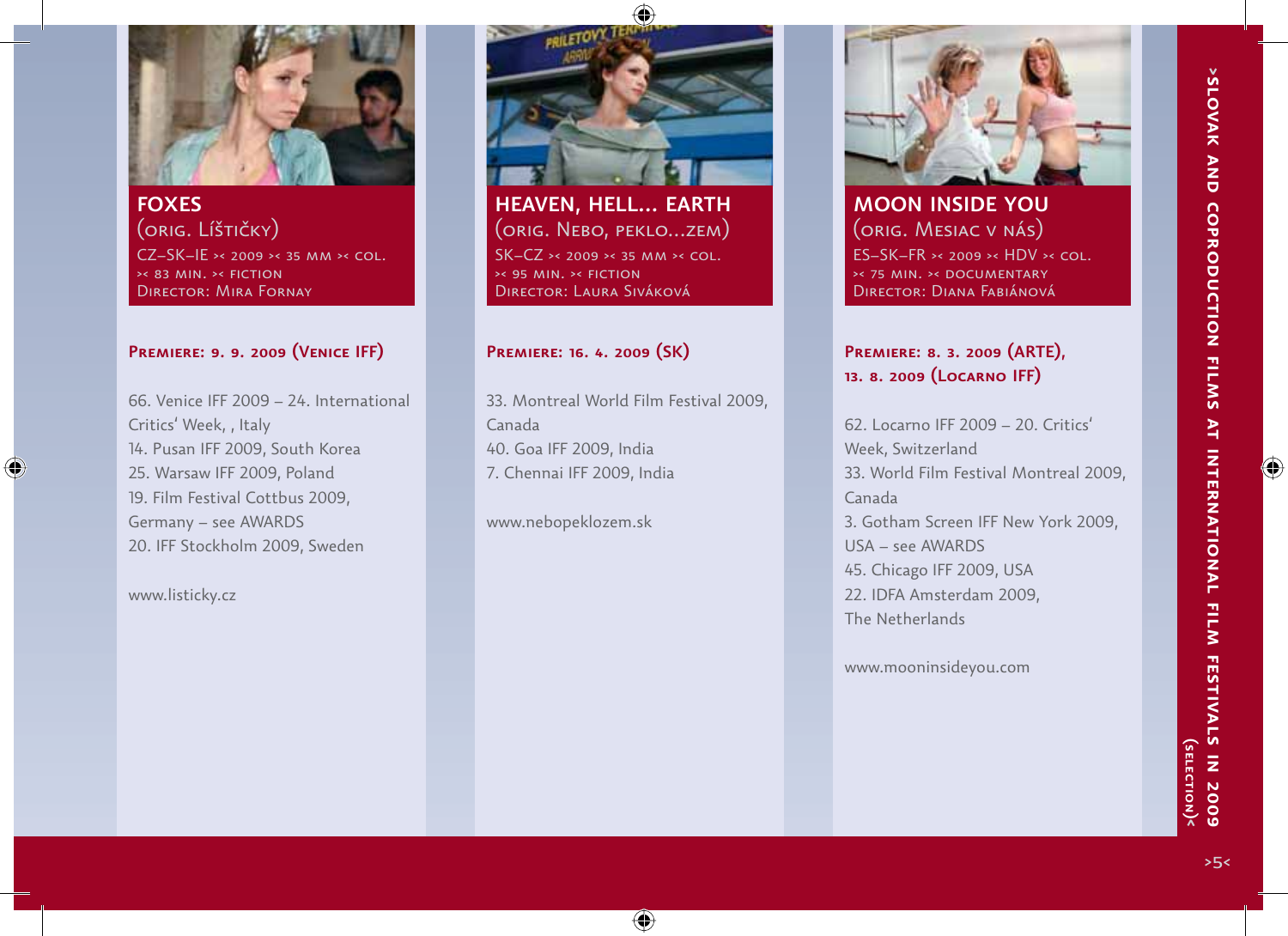

**MY HUSBAND'S WOMEN** (orig. Ženy môjho muža)

SK–CZ–HU ›‹ 2009 ›‹ 35 mm ›‹ col. ›‹ 85 min. ›‹ fiction Director: Ivan Vojnár

#### **Premiere: 13. 6. 2009 (Shanghai IFF)**

12. Shanghai IFF 2009, China 17. Art Film Fest IFF – Trenčianske Teplice / Trenčín 2009, Slovakia 44. Karlovy Vary IFF 2009, Czech Republic

www.zenymojhomuza.sk



**OSADNÉ** (orig. Osadné) SK–CZ ›‹ 2009 ›‹ 35 mm ›‹ col. ›‹ 65 min. ›‹ documentary Director: Marko Škop

#### **Premiere: 7. 7. 2009 (Karlovy Vary IFF)**

44. Karlovy Vary IFF 2009, Czech Republic – see AWARDS 25. Warsaw IFF 2009, Poland 53. Times BFLL ondon Film Festival 2009, Great Britain – see AWARDS 52. International Leipzig Festival for Documentary and Animated Film 2009, Germany 22. IDFA Amsterdam 2009, The Netherlands

www.osadne.com



**SOUL AT PEACE** (orig. Pokoj v duši)

SK ›‹ 2009 ›‹ 35 mm ›‹ col. ›‹ 97 min. ›‹ fiction Director: Vladimír Balko

#### **Premiere: 29. 1. 2009 (SK)**

44. Karlovy Vary IFF 2009, Czech Republic 11. Rio de Janeiro IFF 2009, Argentina 11. Film Festival Mumbai 2009, India 19. Film Festival Cottbus 2009, Germany 13. Black Nights IFF – Tallinn 2009, Estonia

www.pokojvdusi.sk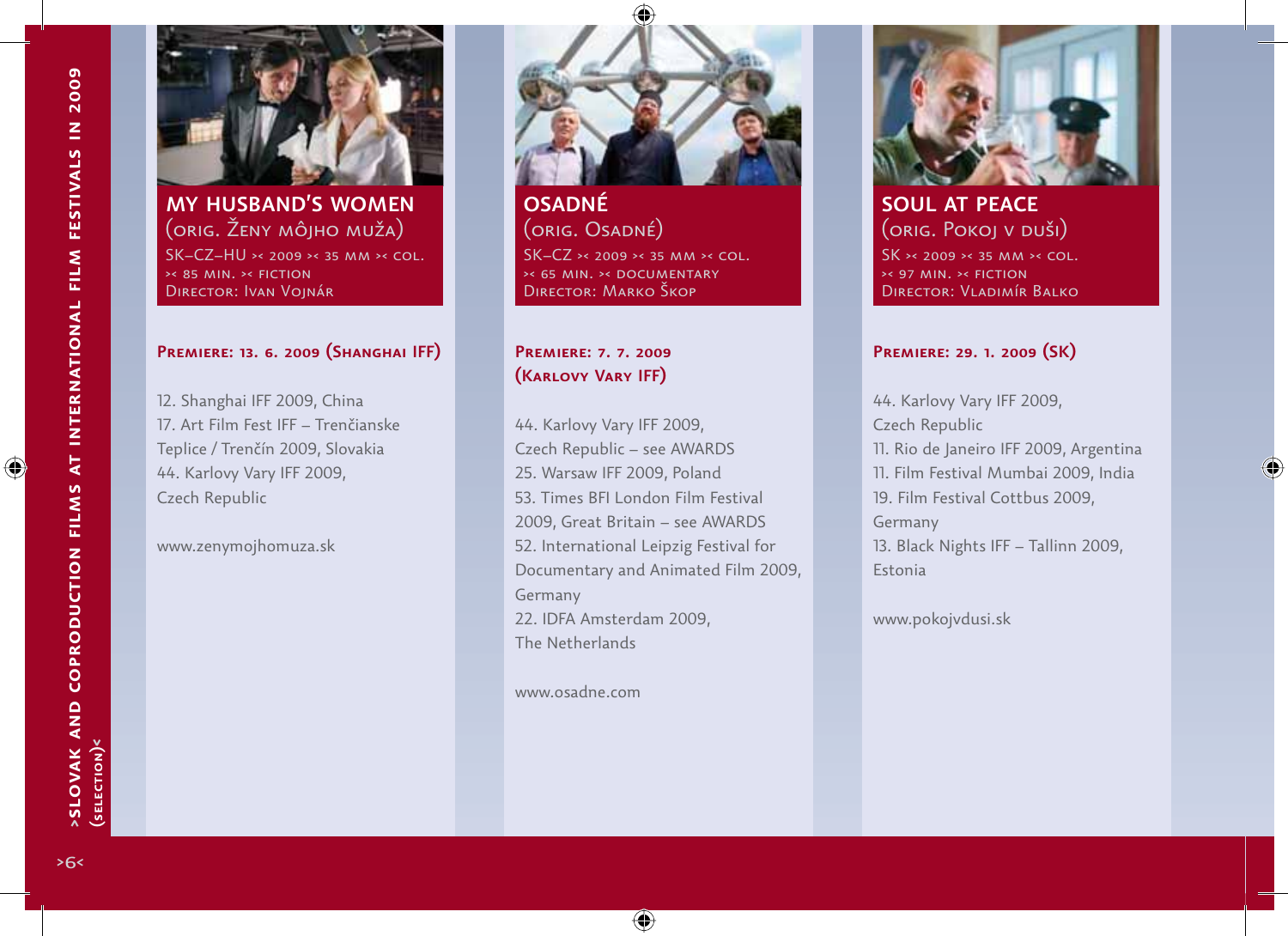**3 SEASONS IN HELL** (orig. 3 sezóny v pekle)

CZ–SK ›‹ 2009 ›‹ 35 mm ›‹ col. ›‹ 110 min. ›‹ fiction Director: Tomáš Mašín **Premiere: 26. 11. 2009 (CZ)** www.3sezonyvpekle.cz

**BRATISLAVAFILM** (orig. BRATISLAVAfilm)

SK >< 2009 >< 35 MM >< COL. >< 78 MIN. ›‹ fiction Director: Jakub Kroner **Premiere: 26. 6. 2009 (Art Film Fest IFF)** www.bratislavafilm.sk

**EYE IN THE WALL** (orig. Oko ve zdi)

CZ–SK ›‹ 2009 ›‹ 35 mm ›‹ col. ›‹ 80 min. ›‹ fiction Director: Miloš J. Kohout **Premiere: 3. 12. 2009 (CZ)** www.oko-film.cz

### **IN THE ATTIC: WHO HAS A BIRTHDAY TODAY?**

(orig. Na povale alebo kto má dnes narodeniny**)**

CZ–SK–JP ›‹ 2009 ›‹ 35 mm ›‹ col. ›‹ 74 min. ›‹ animation Director: Jiří Barta **Premiere: 4. 3. 2009 (CZ)**

**JÁNOŠÍK. A TRUE STORY** (orig. Jánošík. Pravdivá história**)**

PL–SK–CZ–HU ›‹ 2009 ›‹ 35 mm ›‹ col. ›‹ 137 min. ›‹ fiction Director: Agnieszka Holland, Kasia Adamik **Premiere: 10. 9. 2009 (SK)** www.janosik-film.sk

**MOSQUITOES' TANGO** (orig. Tango s komármi)

SK–CZ ›‹ 2009 ›‹ 35 mm ›‹ col. ›‹ 97 min. ›‹ fiction Director: Miloslav Luther **Premiere: 22. 1. 2009 (SK)** www.tangoskomarmi.sk

**T.M.A.** (orig.: T.M.A.)

CZ–SK ›‹ 2009 ›‹ 35 mm ›‹ col. ›‹ 90 min. ›‹ fiction DIRECTOR: JURAJ HERZ **Premiere: 7. 7. 2009 (Karlovy Vary IFF)** www.tma-film.cz

**UNKNOWN HOUR** (orig. Hodinu nevíš)

CZ–SK ›‹ 2009 ›‹ 35 mm ›‹ col. ›‹ 95 min. ›‹ fiction Director: Dan Svátek **Premiere: 27. 8. 2009 (CZ)** www.hodinunevies.sk

›7‹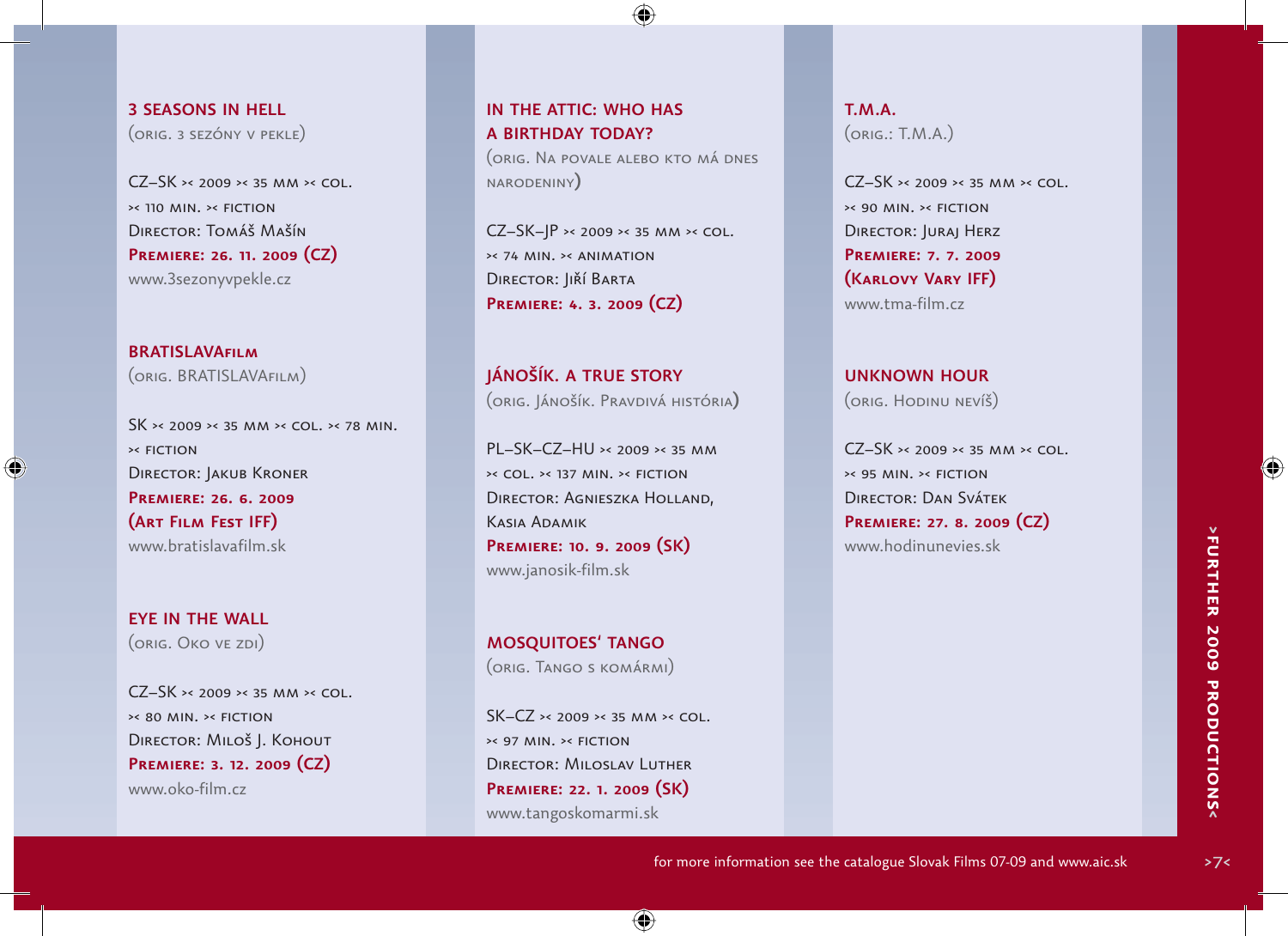#### **awards 2009**

#### **European Film Awards**

- ›‹ **Cooking History** (orig. Ako sa varia dejiny, dir. P. Kerekes, AT–SK–CZ) – nomination for European Film Academy Documentary 2009 – PRIX ARTE
- ›‹ **Soul at Peace** (orig. Pokoj v duši, dir. V. Balko, SK) – Slovak nomination for the EFA Award for Best Film
- ›‹ **Tobruk** (dir. V. Marhoul, CZ–SK) selection for EFA Award for Best European Film 2009

#### **Academy Award (Oscar)**

›‹ **Broken Promise** (orig. Nedodržaný sľub, dir. J. Chlumský, SK–CZ–USA) – national nomination in the category Foreign Language Film

#### **Czech Lion**

16. annual film award of the Czech Film and Television ACADEMY

- ›‹ **Tobruk** (dir. V. Marhoul, CZ–SK) Best Cinematography, Best Music, Best Sound
- ›‹ **Bathory** (dir. J. Jakubisko, SK–CZ–UK–HU) Best Artistic **ACT, MOST SUCCESSFUL FILM**

#### **festivals and awards 2009**

presentation of Slovak and coproduction films at important international film festival and awards granted in 2009

#### **38. Rotterdam IFF**

›‹ **Blind Loves** (orig. Slepé lásky, dir. J. Lehotský, SK)

#### **16. HotDocs Toronto**

›‹ **Cooking History** (orig. Ako sa varia dejiny, dir. P. Kerekes, AT–SK–CZ) – Special Jury Prize – International Feature

#### **4. Los Angeles Jewish Film Festival**

›‹ **Broken Promise** (orig. Nedodržaný sľub, dir. J. Chlumský, SK–CZ–USA) – Audience Award for Best Narrative Feature

#### **44. Karlovy Vary IFF**

- ›‹ **Boxer and Death** (orig. Boxer a smrť, dir. P. Solan, SK)
- ›‹ **Broken Promise** (orig. Nedodržaný sľub, dir. J. Chlumský, SK–CZ–USA)
- ›‹ **Cooking History** (orig. Ako sa varia dejiny, dir. P. Kerekes, AT–SK–CZ)
- ›‹ **English Strawberries** (orig. Anglické jahody, dir. V. Drha, CZ–SK–UA)
- ›‹ **My Husband´s Women** (orig. Ženy môjho muža, dir. I. Vojnár, SK–CZ–HU)
- ›‹ **Osadné** (orig. Osadné, dir. M. Škop, SK–CZ) – Best Documentary Film
- ›‹ **Snapshots** (orig. Momentky, dir. P. Krištúfek, SK)
- ›‹ **Soul at Peace** (orig. Pokoj v duši, dir. V. Balko, SK)
- ›‹ **T.M.A.** (r. J. Herz, CZ–SK)
- ›‹ **Tobruk** (r. V. Marhoul, CZ–SK)

#### **62. Locarno IFF – 20. Critics´ Week**

›‹ **Moon Inside You** (orig. Mesiac v nás, dir. D. Fabiánová, ES–SK–FR)

#### **33. Montreal World Film Festival**

- ›‹ **Heaven, Hell... Earth** (orig. Nebo, peklo... zem, dir. L. Siváková, SK–CZ)
- ›‹ **Moon Inside You** (orig. Mesiac v nás, dir. D. Fabiánová, ES–SK–FR)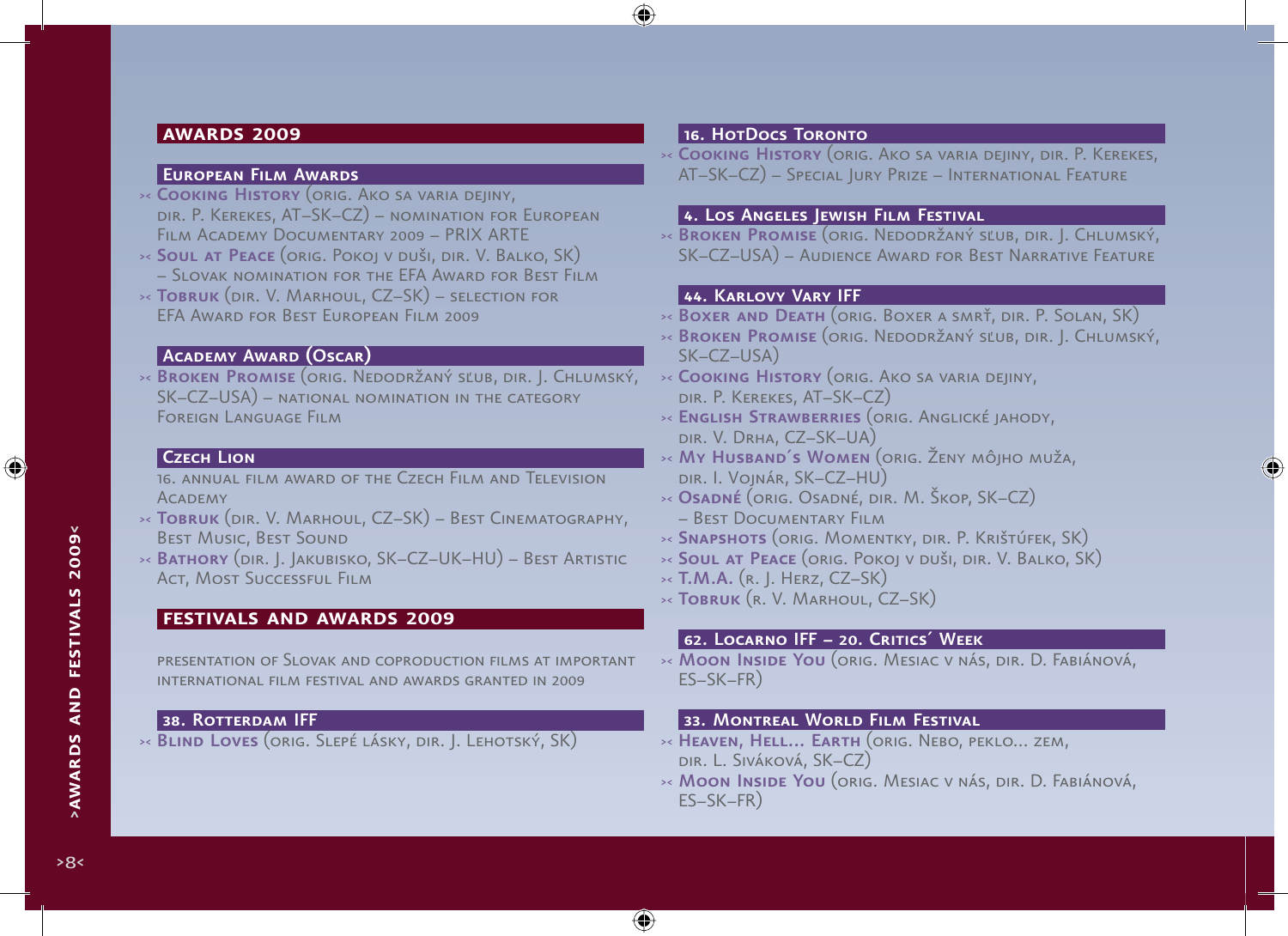#### **25. Festroia IFF – Setúbal**

›‹ **Broken Promise** (orig. Nedodržaný sľub, dir. J. Chlumský, SK–CZ–USA) – Silver Dolphin Best Actor (Samuel Spišák)

#### **66. Venice IFF – 24. International Critics´ Week**

›‹ **Foxes** (orig. Líštičky, dir. M. Fornay, CZ–SK–IE)

#### **14. Pusan IFF**

- ›‹ **Broken Promise** (orig. Nedodržaný sľub, dir. J. Chlumský, SK–CZ–USA)
- ›‹ **Foxes** (orig. Líštičky, dir. M. Fornay, CZ–SK–IE)

#### **45. Chicago IFF**

- ›‹ **Cooking History** (orig. Ako sa varia dejiny, dir. P. Kerekes, AT–SK–CZ) – Golden Hugo in Docufest Competition
- ›‹ **Moon Inside You** (orig. Mesiac v nás, dir. D. Fabiánová, ES–SK–FR)

#### **25. Warsaw IFF**

- ›‹ **Foxes** (orig. Líštičky, dir. M. Fornay, CZ–SK–IE)
- ›‹ **Osadné** (orig. Osadné, dir. M. Škop, SK–CZ)

#### **3. Gotham Screen Film Festival New York**

- ›‹ **Moon Inside You** (orig. Mesiac v nás, dir. D. Fabiánová,
- ›‹ ES–SK–FR) Special Jury Mention

#### **53. Times BFI London Film Festival**

›‹ **Osadné** (orig. Osadné, dir. M. Škop, SK–CZ) – Nomination for the Grierson Award

#### **52. International Leipzig Festival for Documentary and Animated Film**

- ›‹ **Cooking History** (orig. Ako sa varia dejiny, dir. P. Kerekes, AT–SK–CZ) – FIPRESCI Award
- ›‹ **Osadné** (orig. Osadné, dir. M. Škop, SK–CZ)

#### **47. Viennale – Vienna IFF**

›‹ **Cooking History** (orig. Ako sa varia dejiny, dir. P. Kerekes, AT–SK–CZ) – Vienna Film Prize – Main Award for Documentary Film

#### **3. Memorimage IFF**

›‹ **Cooking History** (orig. Ako sa varia dejiny, dir. P. Kerekes, AT–SK–CZ) – Memorimage Award to the Best Production

#### **13. Jihlava Documentary IFF**

›‹ **The Border** (orig. Hranica, dir. J. Vojtek, SK) – Between the Seas – Best East European Documentary Film Award

#### **19. Cottbus Film Festival**

- ›‹ **Foxes** (orig. Líštičky, dir. M. Fornay, CZ–SK–IE) DIALOGUE Prize for Intercultural Communication
- ›‹ **Soul at Peace** (orig. Pokoj v duši, dir. V. Balko, SK)

#### **22. International Documentary Film Festival Amsterdam – IDFA**

- ›‹ **Moon Inside You** (orig. Mesiac v nás, dir. D. Fabiánová, ES–SK–FR)
- ›‹ **Osadné** (orig. Osadné, dir. M. Škop, SK–CZ)
- ›‹ **War Games** (orig. Vojnové hry, dir. D. Jablonski, PL–SK–FR)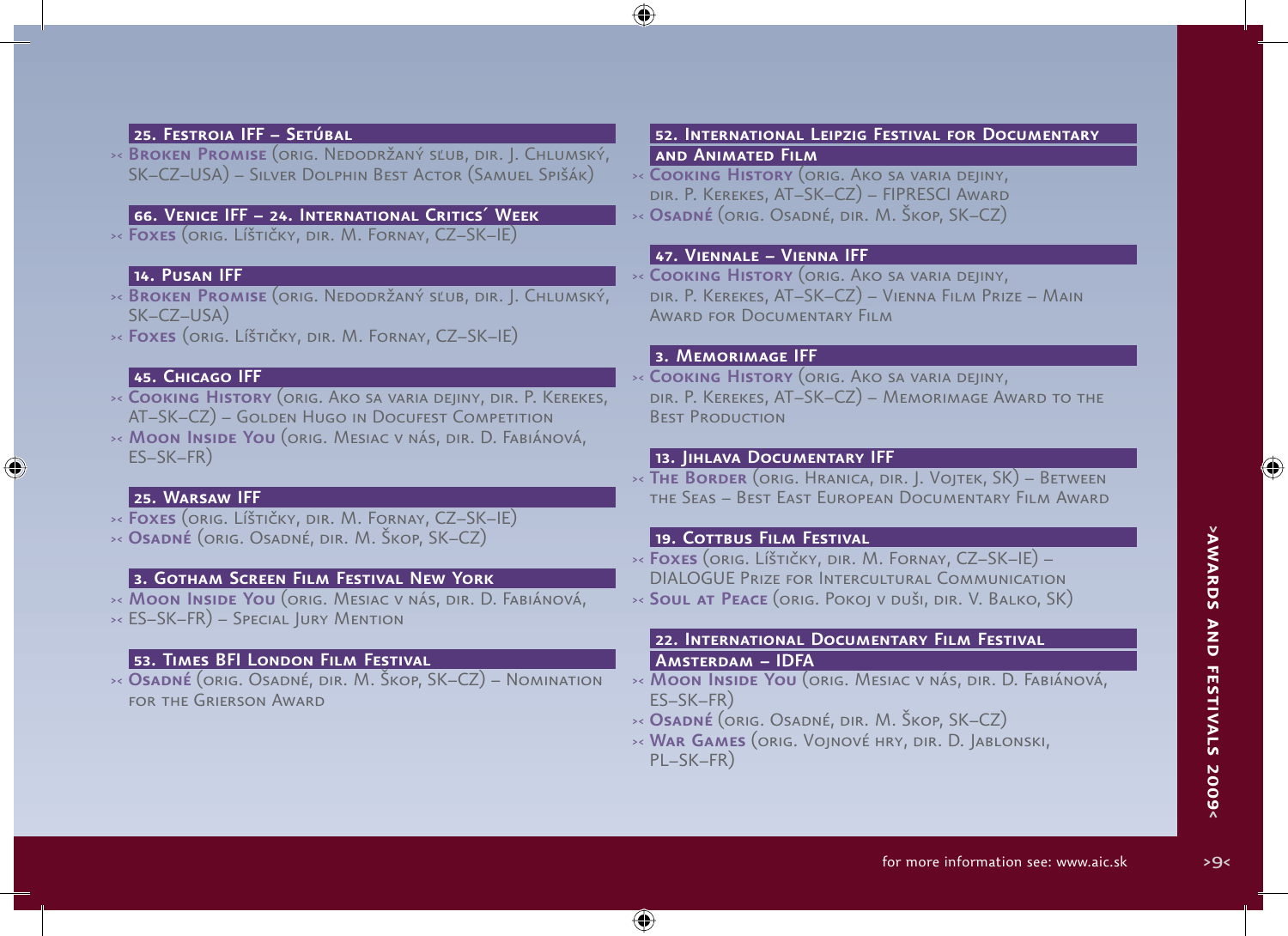# **top 10 slovak films 2009**

as of October 31st by admission

|     | <b>TITLE</b>              | <b>COUNTRY OF ORIGIN</b> | <b>RELEASE</b> | <b>ADMISSION</b> |
|-----|---------------------------|--------------------------|----------------|------------------|
| 1.  | JÁNOŠÍK. A TRUE STORY     | PL-SK-CZ-HU              | 10, 09, 09     | 133 622          |
| 2.  | <b>SOUL AT PEACE</b>      | <b>SK</b>                | 29.01.09       | 116 777          |
| 3.  | <b>BRATISLAVAFILM</b>     | <b>SK</b>                | 30, 07, 09     | 59 804           |
| 4.  | <b>THE GREAT THAW</b>     | $CZ-SK$                  | 26.02.09       | 43 148           |
| 5.  | <b>MOSQUITOES' TANGO</b>  | SK-CZ                    | 22, 01, 09     | 40 6 13          |
| 6.  | <b>BROKEN PROMISE</b>     | SK-CZ-USA                | 30.04.09       | 28 4 8 8         |
| 7.  | HEAVEN, HELL, EARTH       | SK-CZ                    | 16, 04, 09     | 13 0 59          |
| 8.  | <b>MY HUSBAND'S WOMEN</b> | SK-CZ-HU                 | 25, 06, 09     | 12 219           |
| 9.  | <b>OSADNÉ</b>             | SK-CZ                    | 03.09.09       | 8028             |
| 10. | <b>BATHORY</b>            | SK-CZ-UK-HU              | 10.07.08       | $5544*$          |

\* – 432 155 admissions since release

**Remark**: Only Slovak films and majority co-productions **Source**: Union of Film Distributors of the Slovak Republic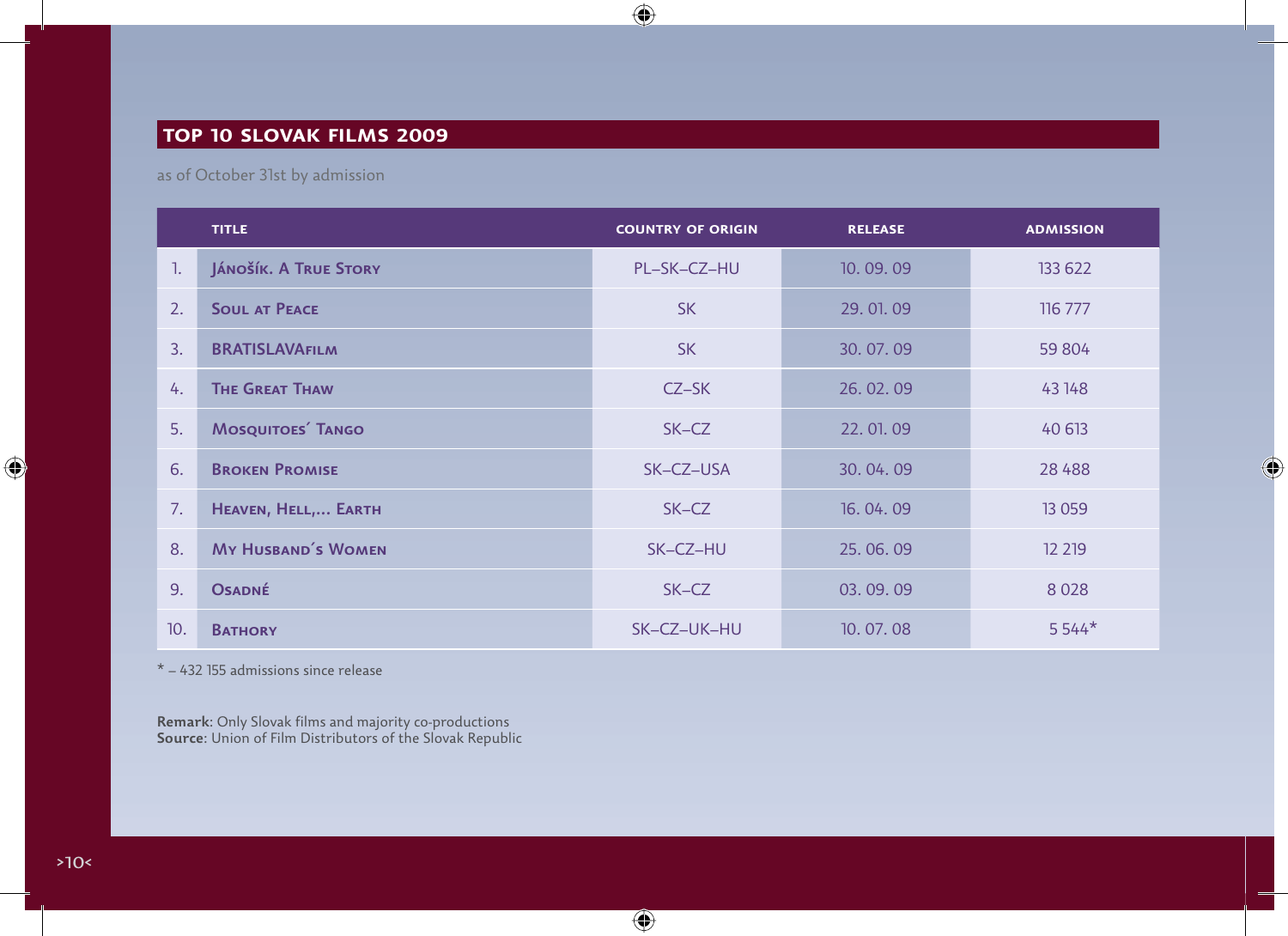# **top 10 slovak republic 2009**

as of October 31st by admission

|     | <b>TITLE</b>                                  | <b>COUNTRY OF ORIGIN</b> | <b>RELEASE DATE</b> | <b>ADMISSION</b> |
|-----|-----------------------------------------------|--------------------------|---------------------|------------------|
| 1.  | ICE AGE: DAWN OF THE DINOSAURS                | <b>USA</b>               | 02.07.09            | 392 350*         |
| 2.  | <b>HARRY POTTER AND THE HALF-BLOOD PRINCE</b> | UK-USA                   | 16.07.09            | 203 826          |
| 3.  | JÁNOŠÍK. A TRUE STORY                         | PL-SK-CZ-HU              | 10.09.09            | 133 622          |
| 4.  | <b>ANGELS &amp; DEMONS</b>                    | <b>USA</b>               | 14.05.09            | 131 900          |
| 5.  | <b>SOUL AT PEACE</b>                          | <b>SK</b>                | 29.01.09            | 116 777          |
| 6.  | <b>FLY ME TO THE MOON</b>                     | <b>BE-USA</b>            | 15, 01, 09          | 107 560          |
| 7.  | <b>SHAMELESS</b>                              | CZ                       | 05.02.09            | 93 470           |
| 8.  | <b>TWILIGHT</b>                               | <b>USA</b>               | 15, 01, 09          | 86 318           |
| 9.  | <b>THE HANGOVER</b>                           | <b>USA</b>               | 02.07.09            | 69 034           |
| 10. | <b>HANNAH MONTANA: THE MOVIE</b>              | <b>USA</b>               | 18.06.09            | 66 812           |

\* – there of 82 938 viewers of 3D version

**Source:** Union of Film Distributors of the Slovak Republic